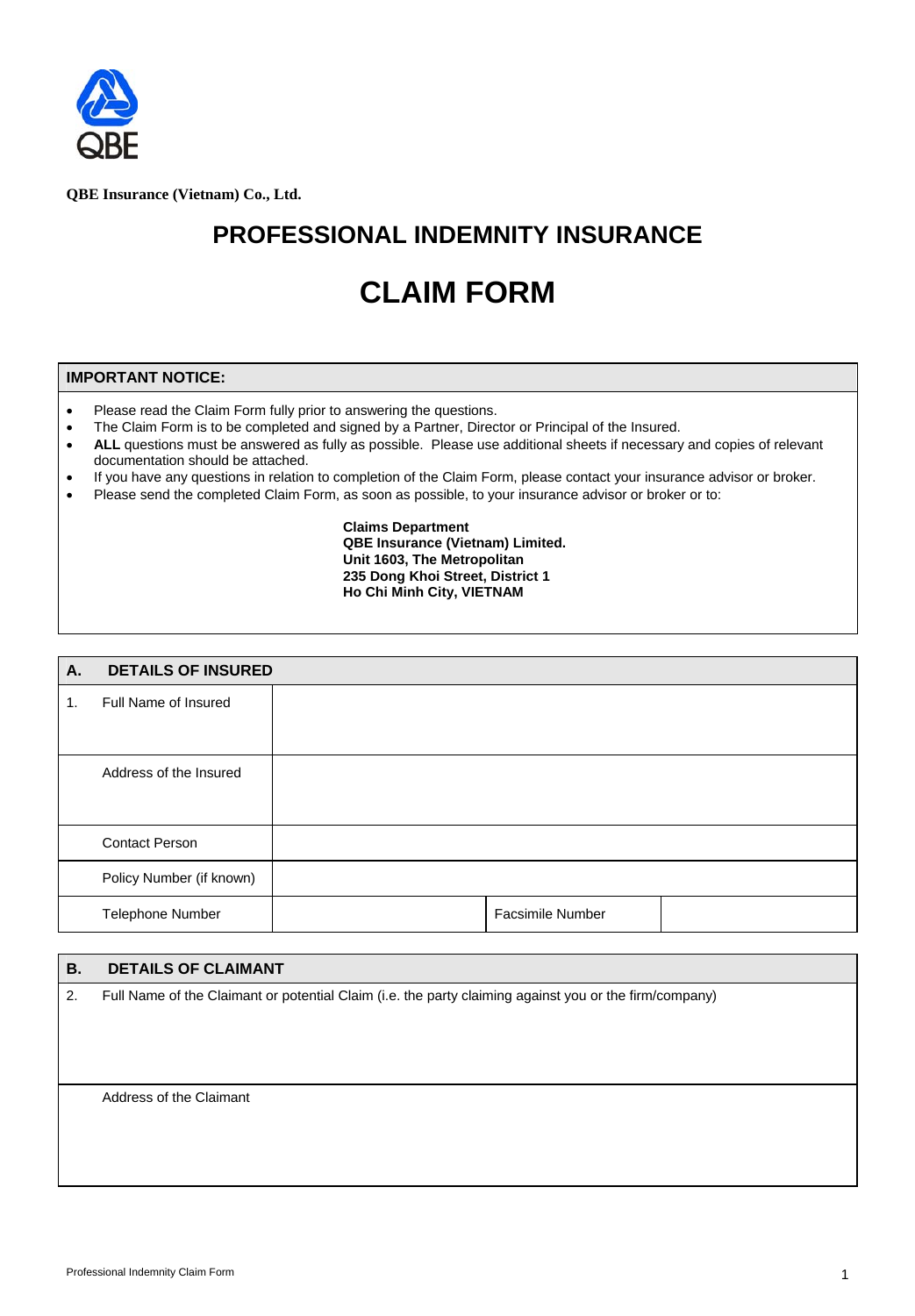| C. |     | <b>DETAILS OF INSURED'S RETAINER/CONTRACT</b>                                                                                                                          |
|----|-----|------------------------------------------------------------------------------------------------------------------------------------------------------------------------|
| 3. | (a) | What were you retained/contracted to do?                                                                                                                               |
|    | (b) | Was your retainer/contract for services evidenced in writing?<br>If so, please attach a copy. If not, please provide appropriate particulars.                          |
| 4. |     | When did you perform the work out of which the claim arises or may arise?                                                                                              |
| 5. |     | Please provide the name of the person within the firm/company who actually performed the work or against whom the<br>claim or potential claim is principally directed. |

| D. | <b>DETAILS OF CLAIM OR CIRCUMSTANCE</b>                                                                                                   |
|----|-------------------------------------------------------------------------------------------------------------------------------------------|
| 6. | What is the precise nature of the claim (i.e. the Claimant's allegations) or the fact or circumstance that might give rise to a<br>claim? |
| 7. | On what date did you first become aware of the claim or of such fact or circumstance?                                                     |
| 8. | On what date was the claim or the intimation of a claim first made against you?                                                           |
| 9. | Was the first intimation of a claim verbal or in writing? (If in writing please attach a copy)<br>(a)                                     |
|    | (b)<br>If verbal, please give a "first person" account of the conversation.                                                               |

10. What amount, if any, is claimed?